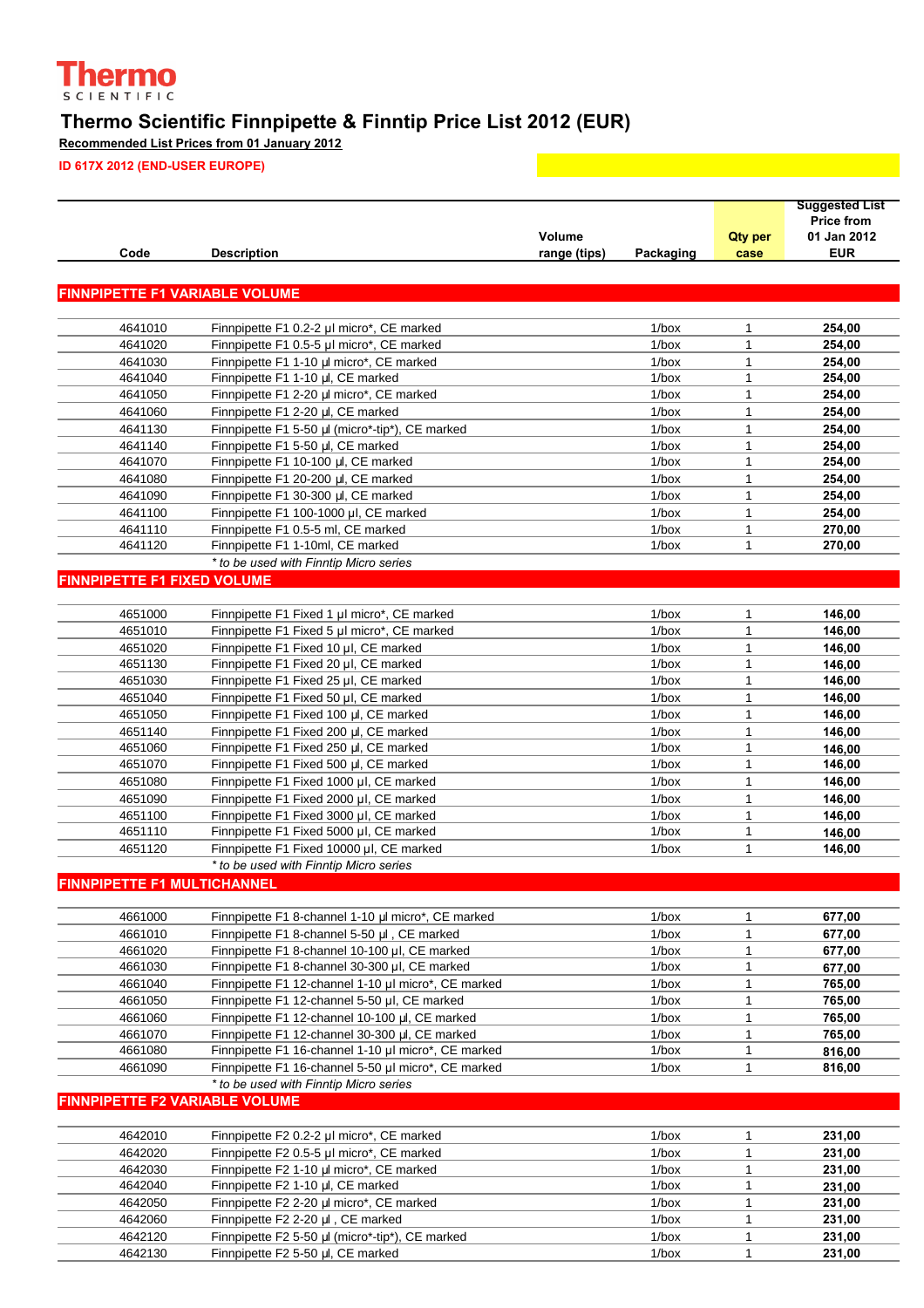|                                       |                                                     |               |           |                | <b>Price from</b> |
|---------------------------------------|-----------------------------------------------------|---------------|-----------|----------------|-------------------|
|                                       |                                                     | <b>Volume</b> |           | <b>Qty per</b> | 01 Jan 2012       |
| Code                                  | <b>Description</b>                                  | range (tips)  | Packaging | case           | <b>EUR</b>        |
| 4642070                               | Finnpipette F2 10-100 µl, CE marked                 |               | $1/b$ ox  | 1              | 231,00            |
| 4642080                               | Finnpipette F2 20-200 µl, CE marked                 |               | $1/b$ ox  | $\mathbf{1}$   | 231,00            |
| 4642090                               | Finnpipette F2 100-1000 µl, CE marked               |               | $1/b$ ox  | $\mathbf{1}$   | 231,00            |
| 4642100                               | Finnpipette F2 0.5-5 ml, CE marked                  |               | $1/b$ ox  | $\mathbf{1}$   | 247,00            |
| 4642110                               | Finnpipette F2 1-10ml, CE marked                    |               | $1/b$ ox  | $\mathbf{1}$   | 247,00            |
|                                       | * to be used with Finntip Micro series              |               |           |                |                   |
| <b>FINNPIPETTE F2 FIXED VOLUME</b>    |                                                     |               |           |                |                   |
| 4652000                               | Finnpipette F2 Fixed Volume 1 µl micro*, CE marked  |               | $1/b$ ox  | $\mathbf{1}$   | 137,00            |
| 4652010                               | Finnpipette F2 Fixed Volume 5 µl micro*, CE marked  |               | $1/b$ ox  | $\mathbf{1}$   | 137.00            |
| 4652020                               | Finnpipette F2 Fixed Volume 10 µl, CE marked        |               | $1/b$ ox  | $\mathbf{1}$   | 137,00            |
| 4652130                               | Finnpipette F2 Fixed Volume 20 µl, CE marked        |               | $1/b$ ox  | $\mathbf{1}$   | 137,00            |
| 4652030                               | Finnpipette F2 Fixed Volume 25 µl, CE marked        |               | $1/b$ ox  | $\mathbf{1}$   | 137,00            |
| 4652040                               | Finnpipette F2 Fixed Volume 50 µI, CE marked        |               | $1/b$ ox  | 1              | 137,00            |
| 4652050                               | Finnpipette F2 Fixed Volume 100 µl, CE marked       |               | $1/b$ ox  | $\mathbf{1}$   | 137,00            |
| 4652140                               | Finnpipette F2 Fixed Volume 200 µl, CE marked       |               | $1/b$ ox  | $\mathbf{1}$   | 137,00            |
| 4652060                               | Finnpipette F2 Fixed Volume 250 µl, CE marked       |               | $1/b$ ox  | $\mathbf{1}$   | 137,00            |
| 4652070                               | Finnpipette F2 Fixed Volume 500 ul. CE marked       |               | $1/b$ ox  | $\mathbf{1}$   | 137,00            |
| 4652080                               | Finnpipette F2 Fixed Volume 1000 µI, CE marked      |               | $1/b$ ox  | 1              | 137,00            |
| 4652090                               | Finnpipette F2 Fixed Volume 2000 µI, CE marked      |               | $1/b$ ox  | $\mathbf{1}$   | 137,00            |
| 4652100                               | Finnpipette F2 Fixed Volume 3000 µI, CE marked      |               | $1/b$ ox  | $\mathbf{1}$   | 137,00            |
| 4652110                               | Finnpipette F2 Fixed Volume 5000 µI, CE marked      |               | $1/b$ ox  | $\mathbf{1}$   | 137,00            |
| 4652120                               | Finnpipette F2 Fixed Volume 10000 µI, CE marked     |               | $1/b$ ox  | $\mathbf{1}$   | 137,00            |
|                                       | * to be used with Finntip Micro series              |               |           |                |                   |
| <b>FINNPIPETTE F2 MULTICHANNEL</b>    |                                                     |               |           |                |                   |
| 4662000                               | Finnpipette F2 8-channel 1-10 µl micro*, CE marked  |               | $1/b$ ox  | $\mathbf{1}$   | 651,00            |
| 4662010                               | Finnpipette F2 8-channel 5-50 µl, CE marked         |               | $1/b$ ox  | $\mathbf{1}$   | 651,00            |
| 4662020                               | Finnpipette F2 8-channel 10-100 µl, CE marked       |               | $1/b$ ox  | $\mathbf{1}$   | 651,00            |
| 4662030                               | Finnpipette F2 8-channel 30-300 µl, CE marked       |               | $1/b$ ox  | 1              | 651,00            |
| 4662040                               | Finnpipette F2 12-channel 1-10 µl micro*, CE marked |               | $1/b$ ox  | $\mathbf{1}$   | 739,00            |
| 4662050                               | Finnpipette F2 12-channel 5-50 µl, CE marked        |               | $1/b$ ox  | $\mathbf{1}$   | 739,00            |
| 4662060                               | Finnpipette F2 12-channel 10-100 µl, CE marked      |               | $1/b$ ox  | $\mathbf{1}$   | 739,00            |
| 4662070                               | Finnpipette F2 12-channel 30-300 µl, CE marked      |               | $1/b$ ox  | $\mathbf{1}$   | 739,00            |
| 4662080                               | Finnpipette F2 16-channel 1-10 µl, CE marked        |               | $1/b$ ox  | 1              | 794,00            |
| 4662090                               | Finnpipette F2 16-channel 5-50 µl, CE marked        |               | $1/b$ ox  | $\mathbf{1}$   | 794.00            |
|                                       | * to be used with Finntip Micro series              |               |           |                |                   |
| <b>FINNPIPETTE F3 VARIABLE VOLUME</b> |                                                     |               |           |                |                   |
| 4640000                               | Finnpipette F3 1-10ul micro*, CE marked             |               | $1/b$ ox  | 1              | 203,00            |
| 4640010                               | Finnpipette F3 1-10ul, CE marked                    |               | $1/b$ ox  | 1              | 203,00            |
| 4640020                               | Finnpipette F3 2-20ul micro*, CE marked             |               | $1/b$ ox  | $\mathbf{1}$   | 203,00            |
| 4640030                               | Finnpipette F3 2-20ul, CE marked                    |               | $1/b$ ox  | $\mathbf{1}$   | 203,00            |
| 4640080                               | Finnpipette F3 5-50 µl micro, CE marked             |               | $1/b$ ox  | 1              | 203,00            |
| 4640090                               | Finnpipette F3 5-50 µl, CE marked                   |               | $1/b$ ox  | 1              | 203,00            |
| 4640040                               | Finnpipette F3 10-100ul, CE marked                  |               | $1/b$ ox  | $\mathbf{1}$   | 203,00            |
| 4640050                               | Finnpipette F3 20-200ul, CE marked                  |               | $1/b$ ox  | $\mathbf{1}$   | 203,00            |
| 4640060                               | Finnpipette F3 100-1000ul, CE marked                |               | $1/b$ ox  | $\mathbf{1}$   | 203,00            |
|                                       | Finnpipette F3 0,5-5 ML, CE marked                  |               | $1/b$ ox  | 1              | 219,00            |
| <b>NEW volu</b> 4640100<br>4640070    | Finnpipette F3 1-10 ML, CE marked                   |               | $1/b$ ox  | 1              | 219,00            |
|                                       | * to be used with Finntip Micro series              |               |           |                |                   |
| <b>FINNPIPETTE F3 FIXED VOLUME</b>    |                                                     |               |           |                |                   |
|                                       |                                                     |               |           |                |                   |
| 4650000                               | Finnpipette F3 Fixed 1ul micro* CE marked           |               | $1/b$ ox  | $\mathbf{1}$   | 121,00            |
| 4650010                               | Finnpipette F3 Fixed 5ul micro* CE marked           |               | $1/b$ ox  | 1              | 121,00            |
| 4650020                               | Finnpipette F3 Fixed 10ul, CE marked                |               | $1/b$ ox  | $\mathbf{1}$   | 121,00            |
| 4650090                               | Finnpipette F3 Fixed 20ul, CE marked                |               | $1/b$ ox  | 1              | 120,00            |
| 4650030                               | Finnpipette F3 Fixed 25ul, CE marked                |               | $1/b$ ox  | $\mathbf{1}$   | 121,00            |
| 4650040                               | Finnpipette F3 Fixed 50ul, CE marked                |               | $1/b$ ox  | $\mathbf{1}$   | 121,00            |
| 4650050                               | Finnpipette F3 Fixed 100ul, CE marked               |               | $1/b$ ox  | 1              | 121,00            |
| 4650100                               | Finnpipette F3 Fixed 200ul, CE marked               |               | $1/b$ ox  | $\mathbf{1}$   | 120,00            |
| 4650060                               | Finnpipette F3 Fixed 250ul, CE marked               |               | $1/b$ ox  | 1              | 121,00            |
| 4650070                               | Finnpipette F3 Fixed 500ul, CE marked               |               | $1/b$ ox  | $\mathbf{1}$   | 121,00            |
| 4650080                               | Finnpipette F3 Fixed 1000ul, CE marked              |               | $1/b$ ox  | 1              | 121,00            |
|                                       | * to be used with Finntip Micro series              |               |           |                |                   |

**Suggested List**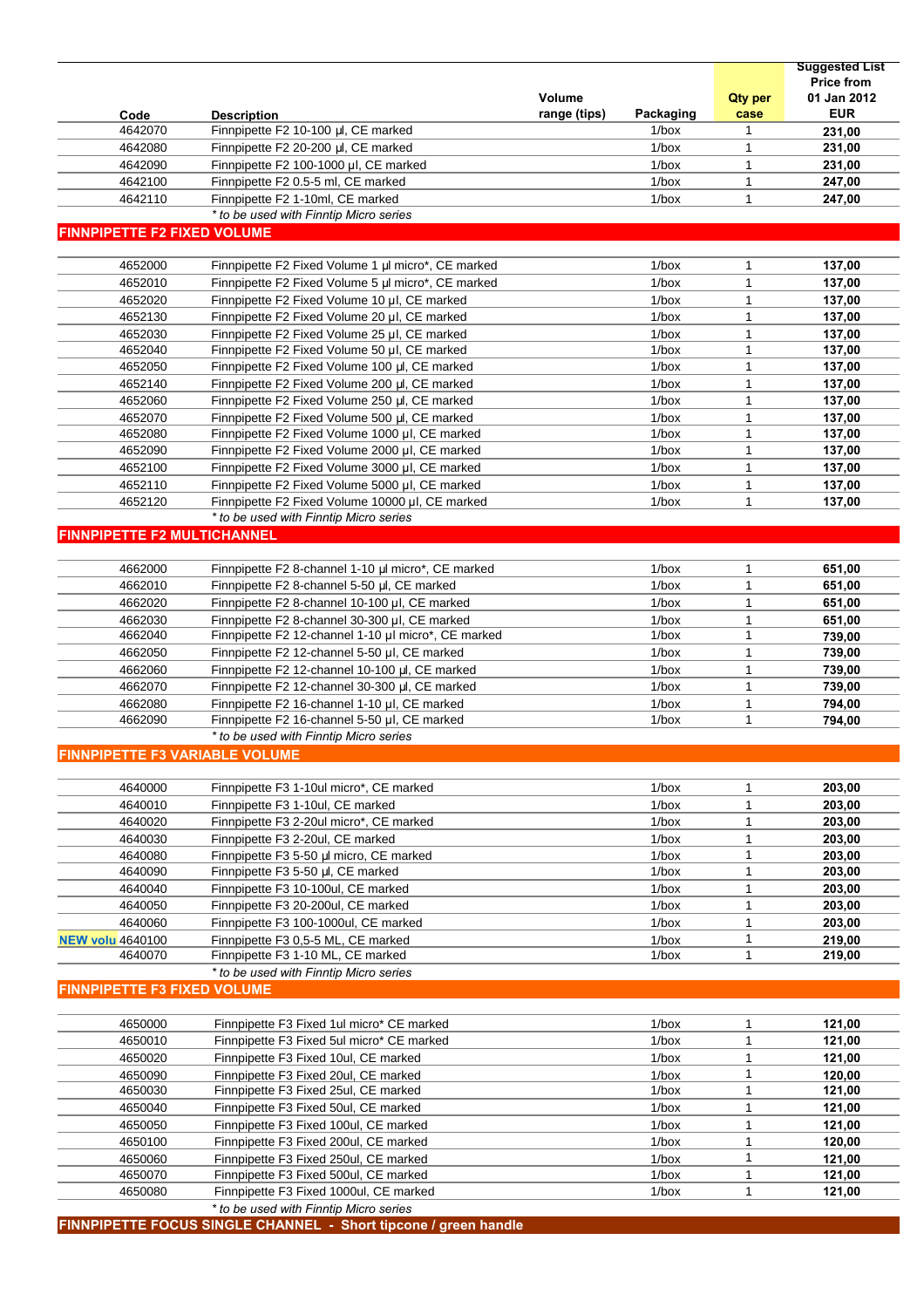|                                               |                                                                                                                                                           |                 |                      |                                           | <b>Suggested List</b><br><b>Price from</b> |
|-----------------------------------------------|-----------------------------------------------------------------------------------------------------------------------------------------------------------|-----------------|----------------------|-------------------------------------------|--------------------------------------------|
|                                               |                                                                                                                                                           | Volume          |                      | <b>Qty per</b>                            | 01 Jan 2012                                |
| Code                                          | <b>Description</b>                                                                                                                                        | range (tips)    | Packaging            | case                                      | <b>EUR</b>                                 |
| 4600100                                       | Finnpipette Focus Short 0.3-3 µl micro*                                                                                                                   |                 | $1/b$ ox             | $\overline{1}$                            | 279,00                                     |
| 4600110                                       | Finnpipette Focus Short 0.5-5 µl micro*                                                                                                                   |                 | 1/box                | $\overline{1}$                            | 279,00                                     |
| 4600080                                       | Finnpipette Focus Short 1-10 µl micro*                                                                                                                    |                 | $1/b$ ox             | $\overline{1}$                            | 279,00                                     |
| 4600120                                       | Finnpipette Focus Short 3-30 µl micro*                                                                                                                    |                 | 1/box                | $\overline{1}$                            | 279,00                                     |
| 4600090                                       | Finnpipette Focus Short 5-50 µl micro*                                                                                                                    |                 | $1/b$ ox             | $\overline{1}$                            | 279,00                                     |
| 4600010                                       | Finnpipette Focus Short 1-10 µl                                                                                                                           |                 | 1/box                | $\overline{1}$                            | 279,00                                     |
| 4600130                                       | Finnpipette Focus Short 3-30 µl                                                                                                                           |                 | 1/box                | $\overline{1}$                            | 279,00                                     |
| 4600020                                       | Finnpipette Focus Short 5-50 µl                                                                                                                           |                 | 1/box                | $\overline{1}$                            | 279,00                                     |
| 4600030                                       | Finnpipette Focus Short 10-100 µl                                                                                                                         |                 | 1/box                | $\overline{1}$                            | 279,00                                     |
| 4600040<br>4600050                            | Finnpipette Focus Short 30-300 µl<br>Finnpipette Focus Short 100-1000 µl                                                                                  |                 | $1/b$ ox<br>$1/b$ ox | $\overline{1}$<br>$\overline{\mathbf{1}}$ | 279,00                                     |
|                                               | * to be used with Finntip Micro series                                                                                                                    |                 |                      |                                           | 279,00                                     |
|                                               | FINNPIPETTE FOCUS FIXED VOLUME - Short tipcone / green handle                                                                                             |                 |                      |                                           |                                            |
|                                               |                                                                                                                                                           |                 |                      |                                           |                                            |
| 4601000                                       | Finnpipette Focus Fixed Short 1 µl micro*                                                                                                                 |                 | 1/box                | $\overline{1}$                            | 157,00                                     |
| 4601010                                       | Finnpipette Focus Fixed Short 2 µl micro*                                                                                                                 |                 | $1/b$ ox             | $\overline{1}$                            | 157,00                                     |
| 4601020                                       | Finnpipette Focus Fixed Short 5 µl micro*                                                                                                                 |                 | 1/box                | $\overline{1}$                            | 157,00                                     |
| 4601030                                       | Finnpipette Focus Fixed Short 10 µl micro*                                                                                                                |                 | 1/box                | $\overline{1}$                            | 157,00                                     |
| 4601040                                       | Finnpipette Focus Fixed Short 20 µl                                                                                                                       |                 | 1/box                | $\overline{1}$                            | 157,00                                     |
| 4601050                                       | Finnpipette Focus Fixed Short 25 µl                                                                                                                       |                 | 1/box                | $\overline{1}$                            | 157,00                                     |
| 4601060                                       | Finnpipette Focus Fixed Short 50 µl                                                                                                                       |                 | 1/box                | $\overline{1}$                            | 157,00                                     |
| 4601070                                       | Finnpipette Focus Fixed Short 100 µl                                                                                                                      |                 | 1/box                | $\overline{1}$                            | 157,00                                     |
| 4601080                                       | Finnpipette Focus Fixed Short 200 µl                                                                                                                      |                 | $1/b$ ox             | $\overline{1}$                            | 157,00                                     |
| 4601090                                       | Finnpipette Focus Fixed Short 250 µl                                                                                                                      |                 | 1/box                | $\overline{1}$                            | 157,00                                     |
| 4601100                                       | Finnpipette Focus Fixed Short 500 µl                                                                                                                      |                 | $1/b$ ox             | $\overline{\mathbf{1}}$                   | 157,00                                     |
| 4601110                                       | Finnpipette Focus Fixed Short 1000 µl                                                                                                                     |                 | $1/b$ ox             | $\overline{1}$                            | 157,00                                     |
|                                               | * to be used with Finntip Micro series                                                                                                                    |                 |                      |                                           |                                            |
|                                               | FINNPIPETTE "GOOD-LABORATORY-PIPETTING" KITS                                                                                                              |                 |                      |                                           |                                            |
| <b>NEW (from 4701290)</b>                     | Finnpipette F3 Starter-Pack (4 pipettes 2 µl to 10 ML)                                                                                                    | content: x4 pip | 4/pack               | $\overline{4}$                            | 529,00                                     |
|                                               |                                                                                                                                                           |                 |                      |                                           |                                            |
| <b>New packs 4700850</b>                      | Finnpipette F1 GLP-KIT-1 (3 pipettes 1 to 1000 µl), CE mark content: x3 pip                                                                               |                 | 3/pack               | $\overline{\mathbf{3}}$                   | 584,00                                     |
| New packs 4700860                             | Finnpipette F1 GLP-KIT-2 (4 pipettes 0.2 to 1000 µl), CE m content: x4 pip                                                                                |                 | 4/pack               | $\overline{4}$                            | 705,00                                     |
| New packs 4700865                             | Finnpipette F1 GLP-KIT-3 (3 pipettes 10µl to 10ml), CE marcontent: x3 pip                                                                                 |                 | 3/pack               | $\mathbf{3}$                              | 594,00                                     |
| <b>New packs 4701060</b>                      | Finnpipette F1 GLP-KIT-4 (3 pipettes 2ul to 1000ul), CE macontent: x3 pip                                                                                 |                 | 3/pack               | 3                                         | 584,00                                     |
| <b>New packs 4700870</b>                      | Finnpipette F2 GLP-KIT-1 (3 pipettes 1 to 1000 µI), CE mark content: x3 pip<br>Finnpipette F2 GLP-KIT-2 (4 pipettes 0,2 to 1000 µl), CE m content: x4 pip |                 | 3/pack<br>4/pack     | $\overline{4}$                            | 529,00                                     |
| <b>New packs 4700880</b><br>New packs 4700885 | Finnpipette F2 GLP-KIT-3 (3 pipettes 10µl to 10ml), CE marcontent: x3 pip                                                                                 |                 | 3/pack               |                                           | 650,00<br>540,00                           |
| <b>New packs 4701070</b>                      | Finnpipette F2 GLP-KIT-4 (3 pipettes 2ul to 1000ul), CE macontent: x3 pip                                                                                 |                 | 3/pack               | ્વ                                        | 529,00                                     |
|                                               |                                                                                                                                                           |                 |                      |                                           |                                            |
| 4700460                                       | Finnpipette Focus-Short GLP Kit-1S (3 pipettes - 1 to 1000 µ content: x3 pip                                                                              |                 | 3/pack               | $\overline{3}$                            | 590,00                                     |
|                                               |                                                                                                                                                           |                 |                      |                                           |                                            |
| <b>New packs 4700470</b>                      | Finnpipette Novus GLP Kit-1 (2 pipettes - 10 to 1000 µl)                                                                                                  | content: x2 pip | 2/pack               | $\overline{2}$                            | 770,00                                     |
| <b>New packs 4700490</b><br>New packs 4701120 | Finnpipette Novus GLP Kit-2 (2 pipettes - 1000 to 5000 µl) content: x2 pip<br>Finnpipette Novus GLP Kit-3 (3 pipettes - 1 to 1000 µL)                     | content: x3 pip | 3/pack<br>3/pack     | $\overline{2}$<br>$\mathcal{B}$           | 770,00<br>963,00                           |
| New packs 4701130                             | Finnpipette Novus GLP Kit-4 (3 pipettes - 10uL to 10 ML)                                                                                                  | content: x3 pip | 3/pack               | 3                                         | 963,00                                     |
|                                               |                                                                                                                                                           |                 |                      |                                           |                                            |
|                                               | FINNPIPETTE NOVUS ELECTRONIC - SINGLE CHANNEL                                                                                                             |                 |                      |                                           |                                            |
|                                               |                                                                                                                                                           |                 |                      |                                           |                                            |
| 46200000                                      | Finnpipette Novus 1-10 µl micro*, incl. universal plug charger, CE marked                                                                                 |                 | $1/b$ ox             | $\overline{1}$                            | 530,00                                     |
| 46200100                                      | Finnpipette Novus 1-10 µl, incl. universal plug charger, CE marked                                                                                        |                 | $1/b$ ox             | $\overline{1}$                            | 530,00                                     |
| 46200200                                      | Finnpipette Novus 5-50 µl micro*, incl. universal plug charger, CE marked                                                                                 |                 | $1/b$ ox             | $\overline{1}$                            | 530,00                                     |
| 46200300                                      | Finnpipette Novus 5-50 µl, incl. universal plug charger, CE marked                                                                                        |                 | $1/b$ ox             | $\overline{1}$                            | 530,00                                     |
| 46200400                                      | Finnpipette Novus 10-100 µl, incl. universal plug charger, CE marked                                                                                      |                 | 1/box                | $\overline{1}$                            | 530,00                                     |
| 46200500                                      | Finnpipette Novus 30-300 µl, incl. universal plug charger, CE marked                                                                                      |                 | 1/box                | $\overline{1}$                            | 530,00                                     |
| 46200600                                      | Finnpipette Novus 100-1000 µl, incl. universal plug charger, CE marked                                                                                    |                 | 1/box                | $\overline{1}$                            | 530,00                                     |
| 46200700                                      | Finnpipette Novus 500-5000 µl, incl. universal plug charger, CE marked                                                                                    |                 | $1/b$ ox             | $\overline{1}$                            | 530,00                                     |
| 46200800                                      | Finnpipette Novus 1000-10000 µl, incl. universal plug charger, CE marked                                                                                  |                 | $1/b$ ox             | $\overline{1}$                            | 530,00                                     |
|                                               | * to be used with Finntip Micro series                                                                                                                    |                 |                      |                                           |                                            |
|                                               | FINNPIPETTE NOVUS ELECTRONIC MULTICHANNEL                                                                                                                 |                 |                      |                                           |                                            |
|                                               |                                                                                                                                                           |                 |                      |                                           |                                            |
| 46300000                                      | Finnpipette Novus 8-ch / 1-10 µ micro*, incl. universal plug charger, CE ma                                                                               |                 | $1/b$ ox             | $\overline{1}$                            | 880,00                                     |
| 46300200                                      | Finnpipette Novus 8-ch / 5-50 µl incl. universal plug charger, CE marked                                                                                  |                 | 1/box                | $\overline{1}$                            | 880,00                                     |
| 46300400                                      | Finnpipette Novus 8-ch / 30-300 µl incl. universal plug charger, CE marked                                                                                |                 | 1/box                | $\overline{1}$                            | 880,00                                     |
| 46300800                                      | Finnpipette Novus 8-ch / 100-1200 µl incl. universal plug charger, CE mark                                                                                |                 | $1/b$ ox             | $\overline{1}$                            | 1036,00                                    |
| 46300100<br>46300300                          | Finnpipette Novus 12-ch / 1-10 µl micro*, CE marked<br>Finnpipette Novus 12-ch / 5-50 µl incl. universal plug charger, CE marked                          |                 | $1/b$ ox<br>$1/b$ ox | $\overline{1}$<br>$\overline{1}$          | 996,00                                     |
| 46300500                                      | Finnpipette Novus 12-ch / 30-300 µl, incl. universal plug charger, CE marke                                                                               |                 | 1/box                | $\overline{1}$                            | 996,00<br>996,00                           |
|                                               |                                                                                                                                                           |                 |                      |                                           |                                            |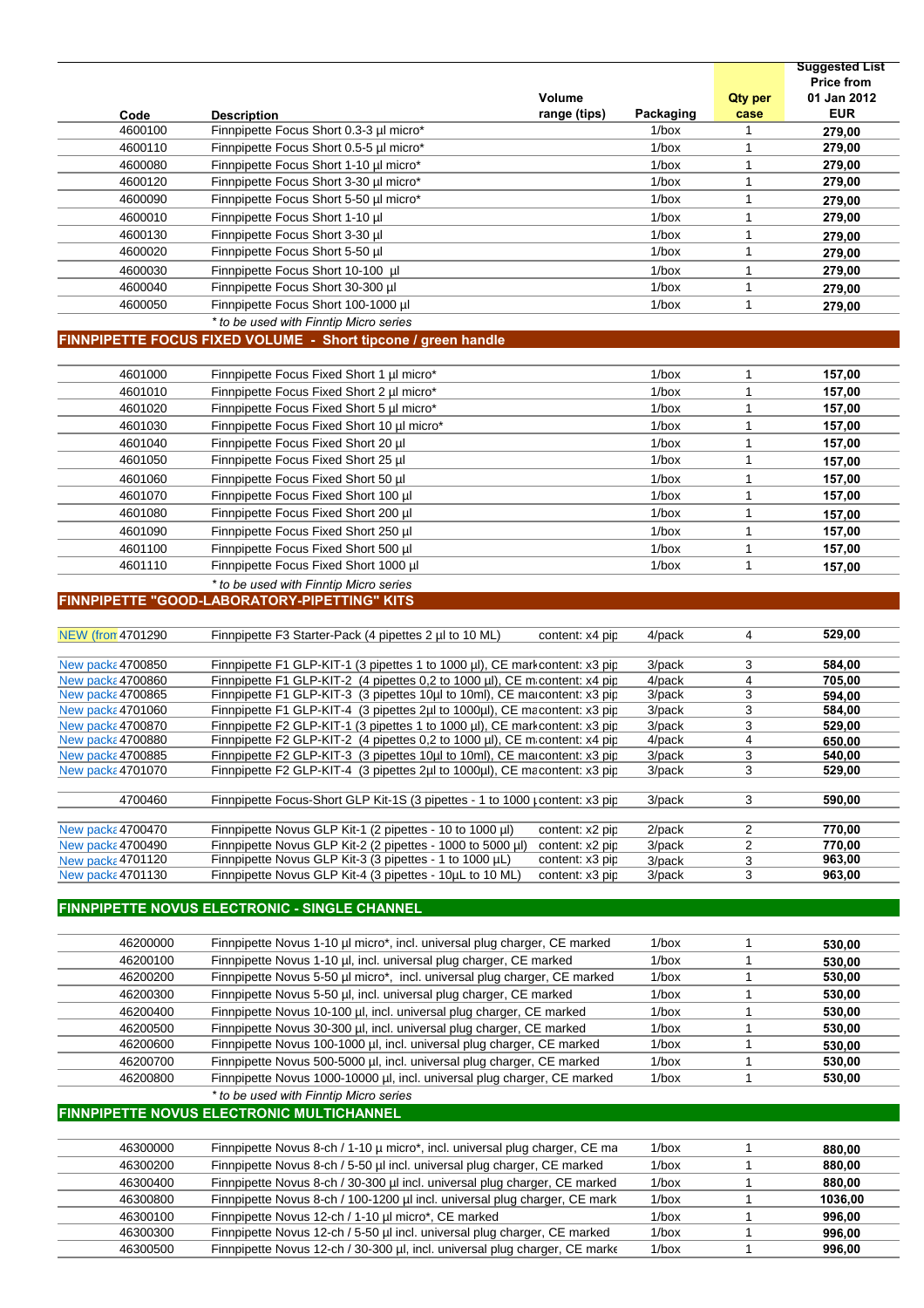|                                 | Volume                                                                                     |                      | <b>Qty per</b>    | <b>Suggested List</b><br><b>Price from</b><br>01 Jan 2012 |
|---------------------------------|--------------------------------------------------------------------------------------------|----------------------|-------------------|-----------------------------------------------------------|
| Code                            | range (tips)<br><b>Description</b>                                                         | Packaging            | case              | <b>EUR</b>                                                |
| 46300700                        | Finnpipette Novus 16-ch / 5-50 µl, incl. universal plug charger, CE marked                 | $1/b$ ox             | $\mathbf{1}$      | 1155,00                                                   |
|                                 | * to be used with Finntip Micro series                                                     |                      |                   |                                                           |
| <b>FINNPIPETTE STEPPER</b>      |                                                                                            |                      |                   |                                                           |
|                                 |                                                                                            |                      |                   |                                                           |
| 4540000                         | <b>Finnpipette Stepper</b>                                                                 | $1/b$ ox             | $\mathbf{1}$      | 256,00                                                    |
| 9420300                         | Stepper adapter (for 25 & 50 ml syringes)                                                  | $10/b$ ag            | 10                | 77,50                                                     |
| 9420310                         | Stepper adapter sterile (for 25 & 50 ml syringes)                                          | 5/bag                | 5                 | 59,90                                                     |
|                                 |                                                                                            |                      |                   |                                                           |
| <b>FINNPIPETTE MULTISTEPPER</b> |                                                                                            |                      |                   |                                                           |
|                                 |                                                                                            |                      |                   |                                                           |
| 4540500                         | Finnpipette Multistepper 8-ch / 50-250 µl                                                  | $1/b$ ox             | $\mathbf{1}$      |                                                           |
|                                 |                                                                                            |                      |                   | 658,00                                                    |
| 2206590                         | Multistepper module 8-ch / 50-250 µl                                                       | $1/b$ ox             | $\mathbf{1}$      | 398,00                                                    |
|                                 |                                                                                            |                      |                   |                                                           |
|                                 | <b>FINNPIPETTE BIOMATE (accessories only)</b>                                              |                      |                   |                                                           |
|                                 |                                                                                            |                      |                   |                                                           |
| 4580560                         | Filter non sterile for BioMate pipettor                                                    | $5/b$ ox             | 5                 | 20,50                                                     |
| 4580570                         | Filter sterile for BioMate pipettor                                                        | $5/b$ ox             | 5                 | <b>DISCONTINUED</b>                                       |
| 4580580<br>4580590              | Silicone pipette adaptor for BioMate pipettor<br>Base with base plate for BioMate pipettor | $1/b$ ox<br>$1/b$ ox | $\mathbf{1}$<br>1 | 5,20<br>33,70                                             |
| 4580600                         | Base plate for BioMate pipettor                                                            | $1/b$ ox             | $\mathbf{1}$      | 7,70                                                      |
| 4580610                         | Nose cone for BioMate pipettor                                                             | $1/b$ ox             | $\mathbf{1}$      | 9,10                                                      |
|                                 |                                                                                            |                      |                   |                                                           |
|                                 | <b>S1 PIPETTE FILLER</b> (electronic serological pipettor) & ACCESSORIES                   |                      |                   |                                                           |
|                                 |                                                                                            |                      |                   |                                                           |
| Discontin 4580800               | Finnpipette C1 (serological pipettor)                                                      |                      |                   | Discontinued from Se                                      |
| <b>New from \9501</b>           | S1 Pipet Filler, White (with ion-Lith. battery, charger and access.)                       | $1/b$ ox             | 1                 | 355,00                                                    |
| New from \9511                  | S1 Pipet Filler, Clear (with ion-Lith. battery, charger and access.)                       | $1/b$ ox             | $\mathbf{1}$      | 355,00                                                    |
| <b>New from \9521</b>           | S1 Pipet Filler, Blue (with ion-Lith. battery, charger and access.)                        | $1/b$ ox             | $\mathbf{1}$      | 355,00                                                    |
| <b>New from \9531</b>           | S1 Pipet Filler, Red (with Ion-Lith. battery, charger and acces.)                          | $1/b$ ox             | $\mathbf{1}$      | 355,00                                                    |
| New from \9541                  | S1 Pipet Filler, Green (with Ion-Lith. battery, charger and acces.)                        | $1/b$ ox             | $\mathbf{1}$      | 355,00                                                    |
| Replacing 9066                  | Single Pipet Filler Wall Mount Stand                                                       | $1/b$ ox             | $\mathbf{1}$      | 14,40                                                     |
| Replacing 9067                  | Single Pipet Filler Table Mount Stand                                                      | $1/b$ ox             | $\mathbf{1}$      | 25,00                                                     |
| New from \9069                  | Single Pipet Filler Wing Stand                                                             | $1/b$ ox             | $\mathbf{1}$      | 11,00                                                     |
| Replacing 9065                  | Silicone Pipet Gripper, 4/case                                                             | $4$ /box             | $\overline{4}$    | 40,40                                                     |
| New from \9070                  | 1 ml Pipet Filler Support                                                                  | $1/b$ ox             | $\mathbf{1}$      | 14,00                                                     |
| Replacing 9068                  | Power Supply (Universal Input)                                                             | $1/b$ ox             | $\mathbf{1}$      | 30,00                                                     |
| Discontin 4580570               | C1 Hydrophobic Filter, 0.45 um, Sterile, 25/box                                            |                      |                   |                                                           |
| Replacing 9057                  | Hydrophobic Filters, 0.45 µm, Sterile, 25/box                                              | $25$ /box            | 25                | 75,00                                                     |
| unchanged 4580560               | Hydrophobic filters, 0.45 um, Non-Sterile (5/bag)                                          | $5$ /box             | 5                 | 20,50<br>65,00                                            |
| New from \9064                  | Nosepiece (holder, silicone gripper, filter)                                               | $1/h$ ox             | $\overline{1}$    |                                                           |
|                                 |                                                                                            |                      |                   |                                                           |
|                                 | <b>FINNPIPETTE DISPENSER (BOTTLE-TOP)</b>                                                  |                      |                   |                                                           |
|                                 |                                                                                            |                      |                   |                                                           |
| 4421120                         | Finnpipette Dispenser 0,2-1 ml (bottle top)                                                | $1/b$ ox             | $\mathbf{1}$      | 235,00                                                    |
| 4421130                         | Finnpipette Dispenser 0,4-2 ml (bottle top)                                                | $1/b$ ox             | $\mathbf{1}$      | 235,00                                                    |
| 4421140                         | Finnpipette Dispenser 1-5 ml (bottle top)                                                  | $1/b$ ox             | $\mathbf{1}$      | 235,00                                                    |
| 4421150                         | Finnpipette Dispenser 2-10 ml (bottle top)                                                 | $1/b$ ox             | $\mathbf{1}$      | 235,00                                                    |
| 4421160                         | Finnpipette Dispenser 5-30 ml (bottle top)                                                 | $1/b$ ox             | $\mathbf{1}$      | 314,00                                                    |
| 4421170                         | Finnpipette Dispenser 10-60 ml (bottle top)                                                | $1/b$ ox             | $\mathbf{1}$      | 333,00                                                    |
| 4421260                         | Bottle adapters A25 & A38 (x1 of each)                                                     | $2/b$ ox             | $\overline{2}$    | 29,10                                                     |
| 4421270                         | Extended suction tube 0,2-10ml                                                             | $1/b$ ox             | $\mathbf{1}$      | 23,10                                                     |
| 4421280                         | Extended suction tube 5-60ml                                                               | $1/b$ ox             | $\mathbf{1}$      | 23,10                                                     |
| 4421290                         | Extended discharge tubing 0,2-10ml                                                         | $1/b$ ox             | $\mathbf{1}$      | 60,70                                                     |
| 4421300                         | Extended discharge tubing 5-60ml                                                           | $1/b$ ox             | $\mathbf{1}$      | 66,70                                                     |
| <b>NEW (from 4421180)</b>       | Discharge valve 1-10ml                                                                     | $1/b$ ox             | $\mathbf{1}$      | 16,00                                                     |
| <b>NEW (from 4421190)</b>       | Suction valve 1-10ml                                                                       | $1/b$ ox             | $\mathbf{1}$      | 13,80                                                     |
| <b>NEW (from 4421200)</b>       | Discharge tube 1-10ml                                                                      | $1/b$ ox             | $\mathbf{1}$      | 10,70                                                     |
| <b>NEW (from 4421210)</b>       | Suction tube 1-10ml                                                                        | $1/b$ ox             | $\mathbf{1}$      | 7,50                                                      |

NEW (from 4421210 Suction tube 1-10ml<br>
NEW (from 4421220 Discharge tube 30&60ml 1/box 1 16,00<br>
NEW (from 4421230 Suction tube 30&60ml 1/box 1 7,50<br>
NEW (from 4421240 Discharge valve 30&60ml 1/box 1 21,30 NEW (from 4421230 Suction tube 30&60ml 1/box 1<br>NEW (from 4421240 Discharge valve 30&60ml 1/box 1 NEW (from 4421240 Discharge valve 30&60ml 1/box 1 21,30<br>NEW (from 4421250 Suction valve 30&60ml 1/box 1 18,10 Suction valve 30&60ml **PIPETTE STANDS & ACCESSORIES**

| 9420400 | F-Stand, Pipette Stand, 6 positions                                | 1/box    | 56.40  |
|---------|--------------------------------------------------------------------|----------|--------|
| 9420390 | Multichannel Pipette Stand, 1 position                             | 1/box    | 16.10  |
| 9420290 | Pipette Stand gray (stand for 6 pipettes)                          | 1/box    | 54.20  |
| 9420320 | Pipette Mini Stand gray (stand for 3 pipettes)                     | 1/box    | 44.10  |
| 9420340 | Pipette Rotating Stand (for 6 pipettes, including a crystal cover) | $1/b$ ox | 127,00 |
| 9420360 | Pipette Stand Novus (for 1 Novus SCP or MCP)                       | 1/box    | 61.70  |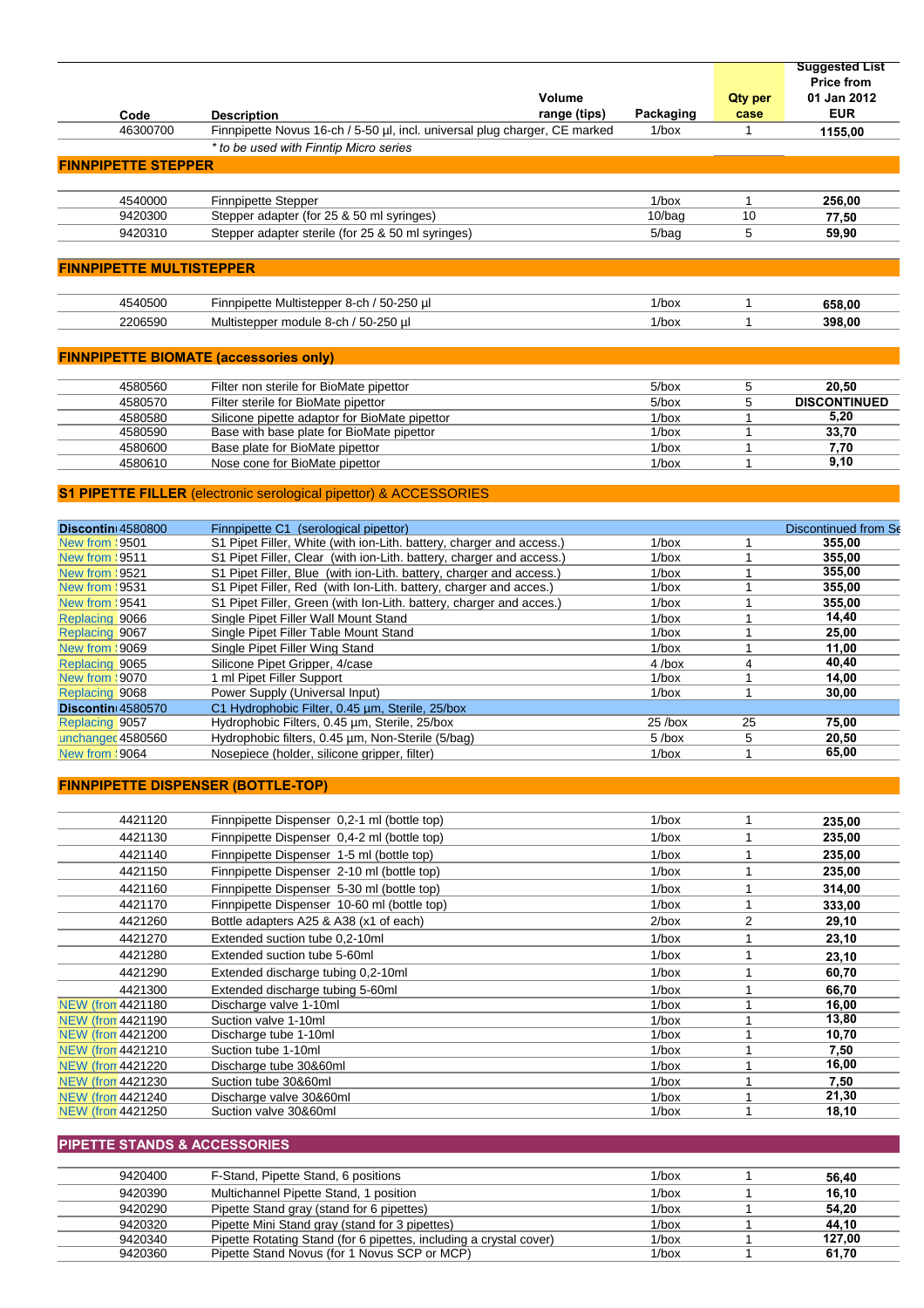|          |                                                   |              |            |                | <b>Suggested List</b> |
|----------|---------------------------------------------------|--------------|------------|----------------|-----------------------|
|          |                                                   |              |            |                | <b>Price from</b>     |
|          |                                                   | Volume       |            | <b>Qty per</b> | 01 Jan 2012           |
| Code     | <b>Description</b>                                | range (tips) | Packaging  | case           | <b>EUR</b>            |
| 2206040  | Finnpipette shelf hanger                          |              | $1/b$ ox   |                | 7,20                  |
| 2209480  | Novus Adapter for Rotating Stand (3 pcs)          |              | $3/b$ ox   | 3              | 25,70                 |
| 2209490  | Novus Adapter for Rotating Stand (1 pc)           |              | $1/b$ ox   |                | 12.50                 |
|          |                                                   |              |            |                |                       |
| 9510027  | Reagent Basin 60ml (V-shape, Autoclavable)        |              | $5$ /box   | 5              | 11,70                 |
| 9510037  | Reservoir 8-well (8 x 10 ml, autocalavable)       |              | $10$ /box  | 10             | 21,00                 |
| 9510047  | Reservoir 1-well (100 ml. autoclavable)           |              | $10$ /box  | 10             | 21,00                 |
|          |                                                   |              |            |                |                       |
| 95128093 | Reservoir 25 ml, disposable                       |              | $100$ /box | 100            | 116,00                |
| 95128095 | Reservoir 25 ml divided, disposable               |              | $100$ /box | 100            | 128,00                |
| 95128085 | Reservoir 100 ml, disposable                      |              | $100$ /box | 100            | 139,00                |
| 95128080 | Reagent Reservoir Demo Package (3 models x 5 pcs) |              | $15$ /box  | 15             | 24,20                 |
|          |                                                   |              |            |                |                       |

#### **FINNTIP PIPETTE TIP SECTION**

#### **FINNTIP-FLEX PIPETTE TIPS**

| 94060120 | Finntip Flex 10-micro, CE marked                                                | $0,2 - 10$ µl | $1000$ /bag         | 1.000 | 44,30  |
|----------|---------------------------------------------------------------------------------|---------------|---------------------|-------|--------|
| 94060100 | Finntip Flex 10-micro, CE marked                                                | $0,2 - 10$ µl | 10x96 /rack         | 960   | 64,20  |
| 94060103 | Finntip Flex 10-micro, sterile*, CE marked                                      | $0,2 - 10$ µl | $10x96$ /rack       | 960   | 79,70  |
| 94060116 | Finntip Flex 10-micro, Refill Starter kit, CE marked                            | $0.2 - 10$ µl | 36+20x96 /rack+re   | 2.016 | 108,00 |
| 94060117 | Finntip Flex 10-micro, Refill kit, CE marked                                    | $0,2-10$ µl   | 20x96 refill        | 1.920 | 103,00 |
|          |                                                                                 |               |                     |       |        |
| 94060320 | Finntip Flex 200, CE marked                                                     | $1-200$ µl    | 1000 /bag           | 1.000 | 44,30  |
| 94060310 | Finntip Flex 200, CE marked                                                     | 1-200 µl      | 10x96 /rack         | 960   | 58,40  |
| 94060313 | Finntip Flex 200 sterile*, CE marked                                            | 1-200 µl      | 10x96 /rack         | 960   | 72,40  |
| 94060316 | Finntip Flex 200, Refill Starter kit, CE marked                                 | 1-200 µl      | 36+20x96 /rack+re   | 2.016 | 108,00 |
| 94060317 | Finntip Flex 200, Refill kit, CE marked                                         | $1-200$ µl    | 20x96 refill        | 1.920 | 103,00 |
|          |                                                                                 |               |                     |       |        |
| 94060520 | Finntip Flex 300, CE marked                                                     | 5-300 µl      | $1000$ /bag         | 1.000 | 44,30  |
| 94060510 | Finntip Flex 300, CE marked                                                     | 5-300 µl      | 10x96 /rack         | 960   | 58,40  |
| 94060513 | Finntip Flex 300 sterile*, CE marked                                            | 5-300 µl      | $10x96$ /rack       | 960   | 72,40  |
| 94060516 | Finntip Flex 300, Refill Starter kit, CE marked                                 | 5-300 µl      | 36+20x96 /rack+re   | 2.016 | 108,00 |
| 94060517 | Finntip Flex 300, Refill kit, CE marked                                         | 5-300 µl      | 20x96 refill        | 1.920 | 103,00 |
|          |                                                                                 |               |                     |       |        |
| 94060720 | Finntip Flex 1000, CE marked                                                    | 100-1000 µl   | 1000 /bag           | 1.000 | 45,50  |
| 94060710 | Finntip Flex 1000, CE marked                                                    | 100-1000 µl   | 10x96 /rack         | 960   | 60,60  |
| 94060713 | Finntip Flex 1000 sterile*, CE marked                                           | 100-1000 µl   | 10x96 /rack         | 960   | 76,00  |
| 94060716 | Finntip Flex 1000, Refill Starter kit, CE marked                                | 100-1000 µl   | 36+16x96 /rack+re   | 1.632 | 92,60  |
| 94060717 | Finntip Flex 1000, Refill kit, CE marked                                        | 100-1000 µl   | 16x96 refill        | 1.536 | 87,80  |
|          |                                                                                 |               |                     |       |        |
| 94060820 | Finntip Flex 1200, CE marked                                                    | 50-1200 µl    | 1000 /bag           | 1.000 | 56,10  |
| 94060810 | Finntip Flex 1200, CE marked                                                    | 50-1200 µl    | 10x96 /rack         | 960   | 114,00 |
| 94060813 | Finntip Flex 1200 sterile*, CE marked                                           | 50-1200 µl    | 10x96 /rack         | 960   | 137.00 |
| 94060816 | Finntip Flex 1200, Refill Starter kit, CE marked                                | 50-1200 µl    | 36+16x96 /rack+re   | 1.632 | 165,00 |
| 94060817 | Finntip Flex 1200, Refill kit, CE marked                                        | 50-1200 µl    | 16x96 refill        | 1.536 | 159,00 |
|          |                                                                                 |               |                     |       |        |
| 94060970 | Finntip Flex 10ml Extended, CE marked                                           | $1-10$ ml     | $100$ /bag          | 100   | 38,10  |
| 94060973 | Finntip Flex 10 ml Extended sterile*, CE marked                                 | $1-10$ ml     | $50$ /bag           | 50    | 27,30  |
|          | *All Finntip Flex in sterile version are delivered with a Certificate of Purity |               |                     |       |        |
|          | <b>FINNTIP-FLEX-FILTER PIPETTE TIPS</b>                                         |               |                     |       |        |
|          |                                                                                 |               |                     |       |        |
| 94056980 | Finntip Flex Filter 10-micro sterile*, CE-market                                | $0,2-10$ µ    | 10x96 /rack         | 960   | 120,00 |
| 94056510 | Finntip-Flex Filter 30 sterile*, CE marked                                      | $1-30$ µl     | $10x96$ /rack       | 960   | 120,00 |
| 94056520 | Finntip-Flex Filter 100 sterile*, CE marked                                     | 1-100 ul      | 10x96 /rack         | 960   | 120,00 |
| 94056380 | Finntip-Flex Filter 200 sterile*, CE marked                                     | $1-200$ µl    | 10x96 /rack         | 960   | 120,00 |
| 94056580 | Finntip-Flex Filter 300 sterile*, CE marked                                     | 5-300 µl      | 10x96 /rack         | 960   | 120.00 |
| 94056710 | Finntip-Flex Filter 1000 sterile*, CE marked                                    | 100-1000 µl   | 10x96 /rack         | 960   | 137,00 |
| 94056810 | Finntip-Flex Filter 1200 sterile*, CE marked                                    | 50-1200 µl    | $10x96$ /rack       | 960   | 169,00 |
| 94056970 | Finntip Flex Filter 10 ml Extended, CE marked                                   | $1-10$ ml     | $50$ /bag           | 50    | 35,60  |
|          | All Finntip Flex Filter sterile are delivered with a Certificate of Purity      |               |                     |       |        |
|          | FINNTIP PIPETTE TIPS ('CLASSIC' RANGE)                                          |               |                     |       |        |
|          |                                                                                 |               |                     |       |        |
| 9400310  | Finntip 10-micro, CE marked                                                     | $0.2 - 10$ µl | 1000 /bag           | 100   | 47,10  |
| 9400300  | Finntip 10-micro, CE marked                                                     | $0.2 - 10$ µl | 10x96 /rack         | 960   | 63,50  |
| 9400303  | Finntip 10-micro sterile*, CE marked                                            | $0.2 - 10$ µl | 10x96 /rack         | 960   | 79,00  |
| 9400326  | Finntip 10-micro, Refill Starter kit, CE marked                                 | $0.2 - 10$ µl | $2 + 10x192$ /rack+ | 2.688 | 141,00 |
| 9400327  | Finntip 10-micro, Refill kit, CE marked                                         | $0.2 - 10$ µl | 20x192 refill       | 3.840 | 205,00 |
|          |                                                                                 |               |                     |       |        |
| 9400620  | Finntip 20-micro, CE marked                                                     | $0.2 - 20$ µl | 1000 /bag           | 1.000 | 57,20  |
| 9400610  | Finntip 20-micro, CE marked                                                     | $0.2 - 20$ µl | 10x384 /rack        | 3.840 | 374,00 |
| 9400613  | Finntip 20-micro sterile*, CE marked                                            | $0.2 - 20$ µl | 10x384 /rack        | 3.840 | 472,00 |
|          |                                                                                 |               |                     |       |        |
| 9400360  | Finntip 50-micro, CE marked                                                     | $0.2 - 50$ µl | 1000 /bag           | 1.000 | 57,20  |
| 9400370  | Finntip 50-micro, CE marked                                                     | $0.2 - 50$ µl | 10x384 /rack        | 3.840 | 416,00 |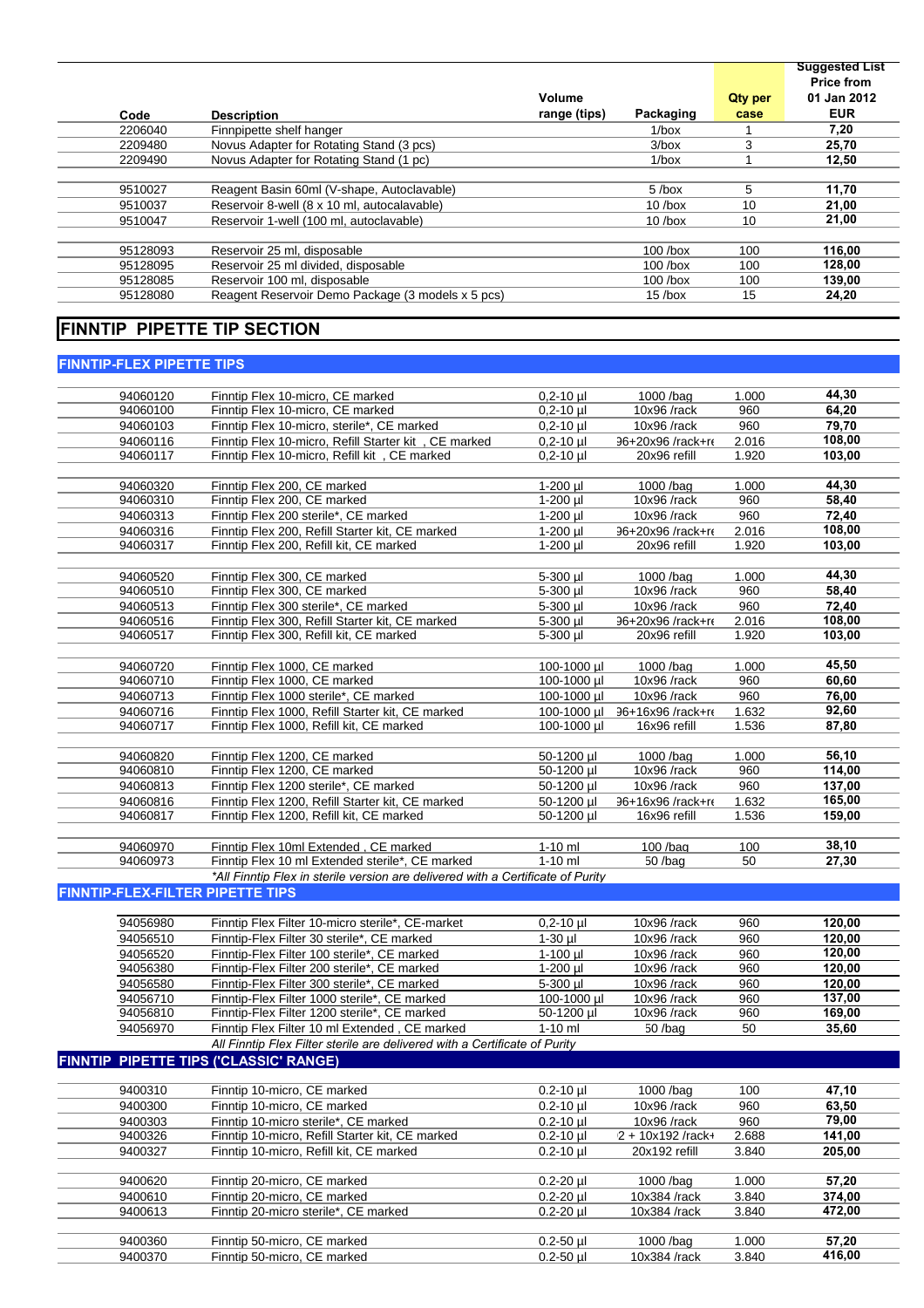|                         |                                                                                                |                                |                                |                  | <b>Suggested List</b> |
|-------------------------|------------------------------------------------------------------------------------------------|--------------------------------|--------------------------------|------------------|-----------------------|
|                         |                                                                                                |                                |                                |                  | <b>Price from</b>     |
|                         |                                                                                                | Volume                         |                                | <b>Qty per</b>   | 01 Jan 2012           |
| Code                    | <b>Description</b>                                                                             | range (tips)                   | Packaging                      | case             | <b>EUR</b>            |
| 9400373                 | Finntip 50-micro sterile*, CE marked                                                           | $0.2 - 50$ µl                  | 10x384 /rack                   | 3.840            | 518,00                |
|                         |                                                                                                |                                |                                |                  |                       |
| 9400100                 | Finntip 200 Extended, CE marked                                                                | 5-200 µl                       | 400 /box                       | 400              | 50,80                 |
| 9400130                 | Finntip 200 Extended, CE marked                                                                | 5-200 ul                       | 10x96 /rack                    | 960              | 141,00                |
| 9400133                 | Finntip 200 Extended sterile*, CE marked                                                       | 5-200 µl                       | 10x96 /rack                    | 960              | 178,00                |
| 9400250                 | Finntip 250 Universal, CE marked                                                               | $0.5 - 250$ µl                 | 500 /box                       | 500              | 23,40                 |
| 9400230                 | Finntip 250 Universal, CE marked                                                               | $0.5 - 250$ µl                 | 1000 /bag                      | 1.000            | 42,60                 |
| 9400220                 | Finntip 250 Universal, CE marked                                                               | $0.5 - 250$ µl                 | 20000 bulk                     | 20.000           | 773,00                |
| 9400260                 | Finntip 250 Universal, CE marked                                                               | $0.5 - 250$ µl                 | 10x96 /rack                    | 960              | 57,40                 |
| 9400263                 | Finntip 250 Universal sterile*, CE marked                                                      | $0.5 - 250$ µl                 | 10x96 /rack                    | 960              | 71,90                 |
| 9400266                 | Finntip 250 Universal, Refill Starter kit, CE marked                                           | $0.5 - 250$ µl                 | 16+10x96 /rack+ r              | 960              | 71,90                 |
| 9400267                 | Finntip 250 Universal, Refill kit, CE marked                                                   | $0.5 - 250$ µl                 | 20x96 refill                   | 1.920            | 98,20                 |
|                         |                                                                                                |                                |                                |                  |                       |
| 9401260                 | Finntip 300, CE marked                                                                         | 5-300 µl                       | 1000 /bag                      | 1.000            | 42,60                 |
| 9401240                 | Finntip 300, CE marked                                                                         | 5-300 µl                       | 20 000 bulk                    | 20.000           | 773,00                |
| 9401250                 | Finntip 300, CE marked                                                                         | 5-300 µl                       | 10x96 /rack                    | 960              | 57,40                 |
| 9401253                 | Finntip 300 sterile*, CE marked                                                                | 5-300 µl                       | 10x96 /rack                    | 960              | 71,90                 |
| 9401255                 | Finntip 300, CE marked                                                                         | 5-300 µl                       | 10x192 pack                    | 1.920            | 104,00                |
|                         |                                                                                                |                                |                                |                  |                       |
| 9401070                 | Finntip 1000, CE marked                                                                        | 100-1000 µl                    | 200 /box                       | 200              | 10,60                 |
| 9401030                 | Finntip 1000, CE marked                                                                        | 100-1000 ul                    | $1000$ /bag                    | 1.000            | 44,40                 |
| 9401010                 | Finntip 1000, CE marked                                                                        | 100-1000 µl                    | 10 000 bulk                    | 10.000           | 410,00                |
| 9401110                 | Finntip 1000, CE marked                                                                        | 100-1000 µl                    | 10x96 /rack                    | 960              | 61,20                 |
| 9401113                 | Finntip 1000 sterile*, CE marked                                                               | 100-1000 ul                    | 10x96 /rack                    | 960<br>960       | 77,90                 |
| 9401115                 | Finntip 1000, CE marked                                                                        | 100-1000 µl                    | 5x192 pack                     |                  | 55,60                 |
| 9401410                 | Finntip 1000 Extended, CE marked                                                               | 100-1000 µl                    | 1000 /bag                      | 1.000            | 106,00                |
| 9401420                 | Finntip 1000 Extended, CE marked                                                               | 100-1000 µl                    | 5x96 /rack                     | 480              | 60,10                 |
| 9401423                 | Finntip 1000 Extended sterile*, CE marked                                                      | 100-1000 µl                    | 5x96 /rack                     | 480              | 74,40                 |
|                         |                                                                                                |                                |                                |                  |                       |
| 9402050                 | Finntip 5 ml, CE marked                                                                        | 500-5000 µl                    | 75 /box                        | 75               | 11,60                 |
| 9402030                 | Finntip 5 ml, CE marked                                                                        | 500-5000 µl                    | 500 /bag                       | 500              | 67,20                 |
| 9402010                 | Finntip 5 ml, CE marked                                                                        | 500-5000 µl                    | 3000 bulk                      | 3.000            | 370,00                |
| 9402070                 | Finntip 5 ml, CE marked                                                                        | 500-5000 µl                    | 5x54 /rack                     | 270              | 58,40                 |
| 9402073                 | Finntip 5 ml sterile*, CE marked                                                               | 500-5000 µl                    | 5x54 /rack                     | 270              | 74,40                 |
|                         |                                                                                                |                                |                                |                  |                       |
| 9402150                 | Finntip 10 ml, CE marked                                                                       | 1000-10000 µl                  | $40$ /box                      | 40               | 6,50                  |
| 9402151                 | Finntip 10 ml, CE marked                                                                       | 1000-10000 µl                  | $100$ /bag                     | 100              | 15,30                 |
| 9402160                 | Finntip 10 ml, CE marked                                                                       | 1000-10000 ul                  | 5x24 /rack                     | 120              | 39,60                 |
| 9402163                 | Finntip 10 ml sterile*, CE marked                                                              | 1000-10000 µl                  | 5x24 /rack                     | 120              | 49,70                 |
|                         | *All Finntip in sterile version are delivered with a Certificate of Purity                     |                                |                                |                  |                       |
|                         | FINNTIP-FILTER PIPETTE TIPS ('CLASSIC' RANGE)                                                  |                                |                                |                  |                       |
|                         |                                                                                                |                                |                                |                  |                       |
| 94052000                | Finntip Filter 10-micro sterile*, CE marked                                                    | $0.2 - 10$ µl                  | 10x96 /rack                    | 960              | 130,00                |
| 94052020                | Finntip Filter 20-micro sterile*, CE marked                                                    | $0.2 - 20$ µl                  | 10x384 /rack                   | 3.840            | 970,00                |
| 94052060<br>94052100    | Finntip Filter 50-micro sterile*, CE marked<br>Finntip Filter 10 (univ.) sterile*, CE marked   | $0.2 - 50$ ul<br>$0.5 - 10$ µl | 10x384 /rack<br>10x96 /rack    | 3.840<br>960     | 953,00<br>120,00      |
| 94052150                |                                                                                                |                                |                                | 960              | 120,00                |
| 94052160                | Finntip Filter 20 (univ.) sterile*, CE marked<br>Finntip Filter 30 (univ.) sterile*, CE marked | $0.2 - 20$ µl<br>$0.3 - 30$ µ  | $10x96$ /rack<br>$10x96$ /rack | 960              | 120,00                |
| 94052200                | Finntip Filter 100 sterile*, CE marked                                                         | $0.5 - 100$ µl                 | 10x96 /rack                    | 960              | 120,00                |
| 94052310                | Finntip Filter 100 Extended, sterile*, CE marked                                               | $0.5 - 101$ µl                 | 10x96 /rack                    | 960              | 217,00                |
| 94052300                | Finntip Filter 200 sterile*, CE marked                                                         | $0.5 - 200$ µl                 | $10x96$ /rack                  | 960              | 120,00                |
| 94052320                | Finntip Filter 200 Extented, sterile*, CE marked                                               | $0.5 - 200$ µl                 | 10x96 /rack                    | 960              | 217,00                |
| 94052350                | Finntip Filter 300 sterile*, CE marked                                                         | 5-300 µl                       | 10x96 /rack                    | 960              | 121,00                |
| 94052410                | Finntip Filter 1000 sterile*, CE marked                                                        | 100-1000 µl                    | 10x96 /rack                    | 960              | 138,00                |
| 94052430                | Finntip Filter 1000 Extended, sterile*, CE marked                                              | $100 - 1000$ µl                | 5x96/rack                      | 480              | 132,00                |
| 94052450                | Finntip Filter 1500 sterile*, CE marked                                                        | 150-1500 µl                    | 10x96 /rack                    | 960              | 178,00                |
| 94052550                | Finntip Filter 5 ml sterile*, CE marked                                                        | 500-5000 µl                    | 5x54 /rack                     | 270              | 123,00                |
| 94052600                | Finntip Filter 10 ml sterile*, CE marked                                                       | 1000-10000 µl                  | 5x24 /rack                     | 120              | 75,50                 |
|                         | All Finntip Filter sterile* are delivered with a Certificate of Purity                         |                                |                                |                  |                       |
|                         |                                                                                                |                                |                                |                  |                       |
| <b>SPECIAL FINNTIPS</b> |                                                                                                |                                |                                |                  |                       |
|                         |                                                                                                |                                |                                |                  |                       |
| 0.101200                | Einntin Multiptonnou                                                                           | $E_O$ $1E_O$ $H$               | $100$ $h$                      | $\overline{100}$ | 24.00                 |

| 9401300 | <b>Finntip Multistepper</b>  | 50-1500 µl    | $400$ /box    | 400   | 34,90  |
|---------|------------------------------|---------------|---------------|-------|--------|
| 9401330 | <b>Finntip Multistepper</b>  | 50-1500 µl    | $10x96$ /rack | 960   | 119,00 |
| 9401333 | Finntip Multistepper sterile | 50-1500 ul    | $10x96$ /rack | 960   | 148,00 |
|         |                              |               |               |       |        |
| 9403070 | Finntip 25 PDP               | $0.5 - 25$ ul | 960 /bag      | 960   | 301,00 |
| 9402990 | Finntip 25 PDP               | $0.5 - 25$ ul | $10x96$ /rack | 960   | 340,00 |
| 9403080 | Finntip 200 PDP              | 20-200 µl     | 960 /bag      | 960   | 301,00 |
| 9403000 | Finntip 200 PDP              | 20-200 µl     | $10x96$ /rack | 960   | 340,00 |
|         |                              |               |               |       |        |
| 9405020 | Finntip 250 Wide, CE marked  | 10-250 µl     | $1000$ /bag   | 1.000 | 47,30  |
| 9405120 | Finntip 250 Wide, CE marked  | 10-250 ul     | $10x96$ /rack | 960   | 76,70  |